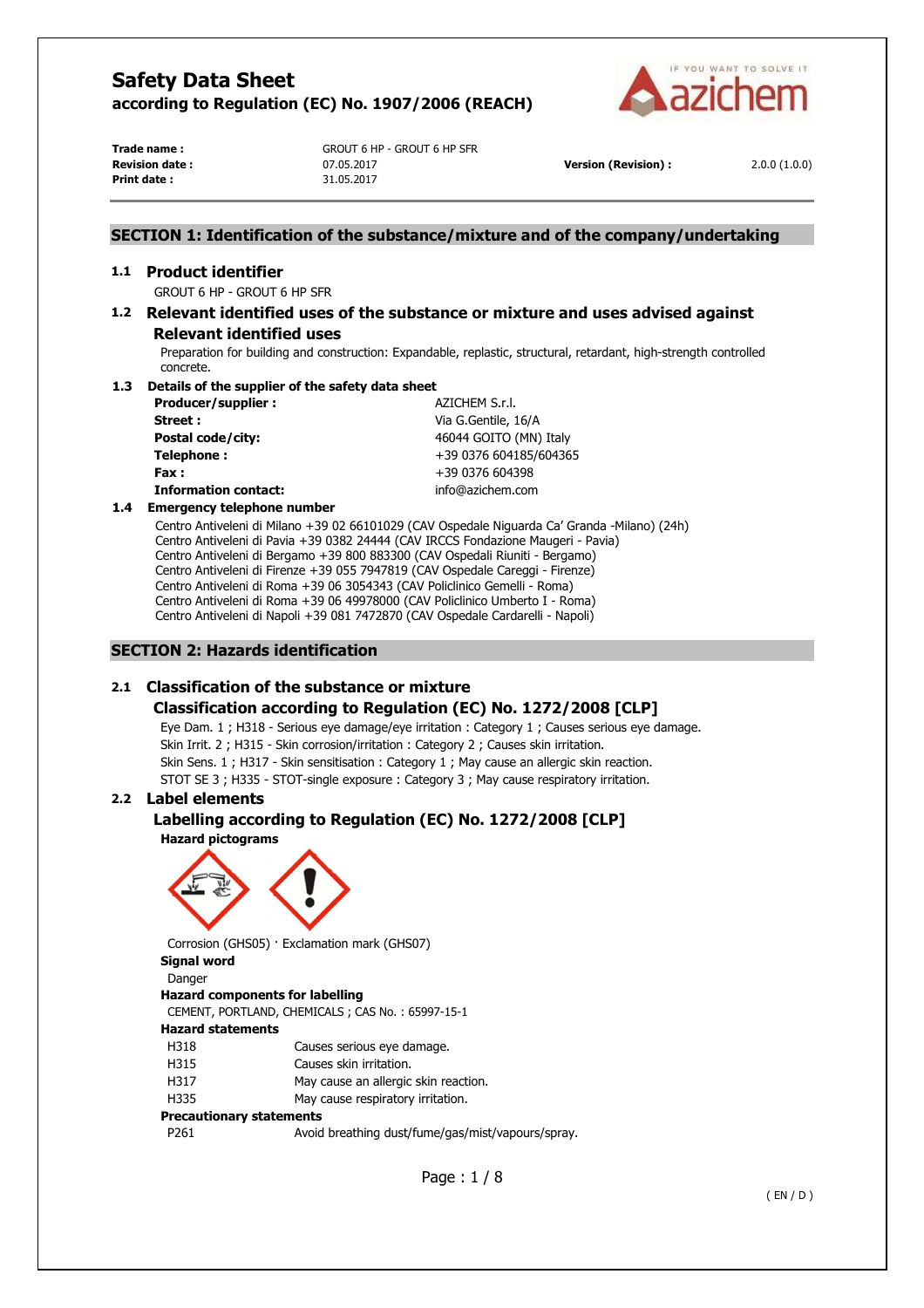

| Trade name:           | GROUT 6 HP - GROUT 6 HP SFR |                      |              |
|-----------------------|-----------------------------|----------------------|--------------|
| <b>Revision date:</b> | 07.05.2017                  | Version (Revision) : | 2.0.0(1.0.0) |
| Print date :          | 31.05.2017                  |                      |              |

| P <sub>264</sub> | Wash hands thoroughly after handling.                            |
|------------------|------------------------------------------------------------------|
| P310             | Immediately call a POISON CENTER/doctor                          |
| P403+P233        | Store in a well-ventilated place. Keep container tightly closed. |

#### **2.3 Other hazards**

None

#### **SECTION 3: Composition / information on ingredients**

#### **3.2 Mixtures**

#### **Hazardous ingredients**

CEMENT, PORTLAND, CHEMICALS ; EC No. : 266-043-4; CAS No. : 65997-15-1

Weight fraction :  $\geq 25 - < 30\%$ Classification 1272/2008 [CLP] : Eye Dam. 1 ; H318 Skin Irrit. 2 ; H315 Skin Sens. 1 ; H317 STOT SE 3 ; H335

# **Additional information**

Full text of H- and EUH-statements: see section 16.

# **SECTION 4: First aid measures**

#### **4.1 Description of first aid measures**

When in doubt or if symptoms are observed, get medical advice.

#### **Following inhalation**

Remove victim out of the danger area. Symptoms may develop several hours following exposure; medical observation therefore necessary for at least 48 hours.

# **In case of skin contact**

Wash immediately with: Water Remove contaminated, saturated clothing immediately. In case of skin irritation, consult a physician. In case of skin reactions, consult a physician.

#### **After eye contact**

After contact with the eyes, rinse with water with the eyelids open for a sufficient length of time, then consult an ophthalmologist immediately.

#### **After ingestion**

Never give anything by mouth to an unconscious person or a person with cramps.

#### **4.2 Most important symptoms and effects, both acute and delayed**

On contact with moist skin may cause thickening, cracking and cracking of the skin. Prolonged contact in combination with existing abrasions can cause burns. Direct contact with the product may cause corneal injury due to mechanical stress, immediate or delayed irritation or inflammation. The direct contact with large quantities of product dry or with projections of wet product can cause effects ranging from irritation ocular moderate (eg. Conjunctivitis or blepharitis) to chemical burns and blindness. Dust may irritate throat and respiratory system. Coughing, sneezing and panting may occur as a result of exposure above the occupational exposure limits. May cause an allergic skin reaction.

#### **4.3 Indication of any immediate medical attention and special treatment needed**  None

# **SECTION 5: Firefighting measures**

# **5.1 Extinguishing media**

**Suitable extinguishing media** 

Extinguishing powder alcohol resistant foam Carbon dioxide (CO2) Water mist

**5.2 Special hazards arising from the substance or mixture**  None

# **5.3 Advice for firefighters**

Remove persons to safety.

**Special protective equipment for firefighters**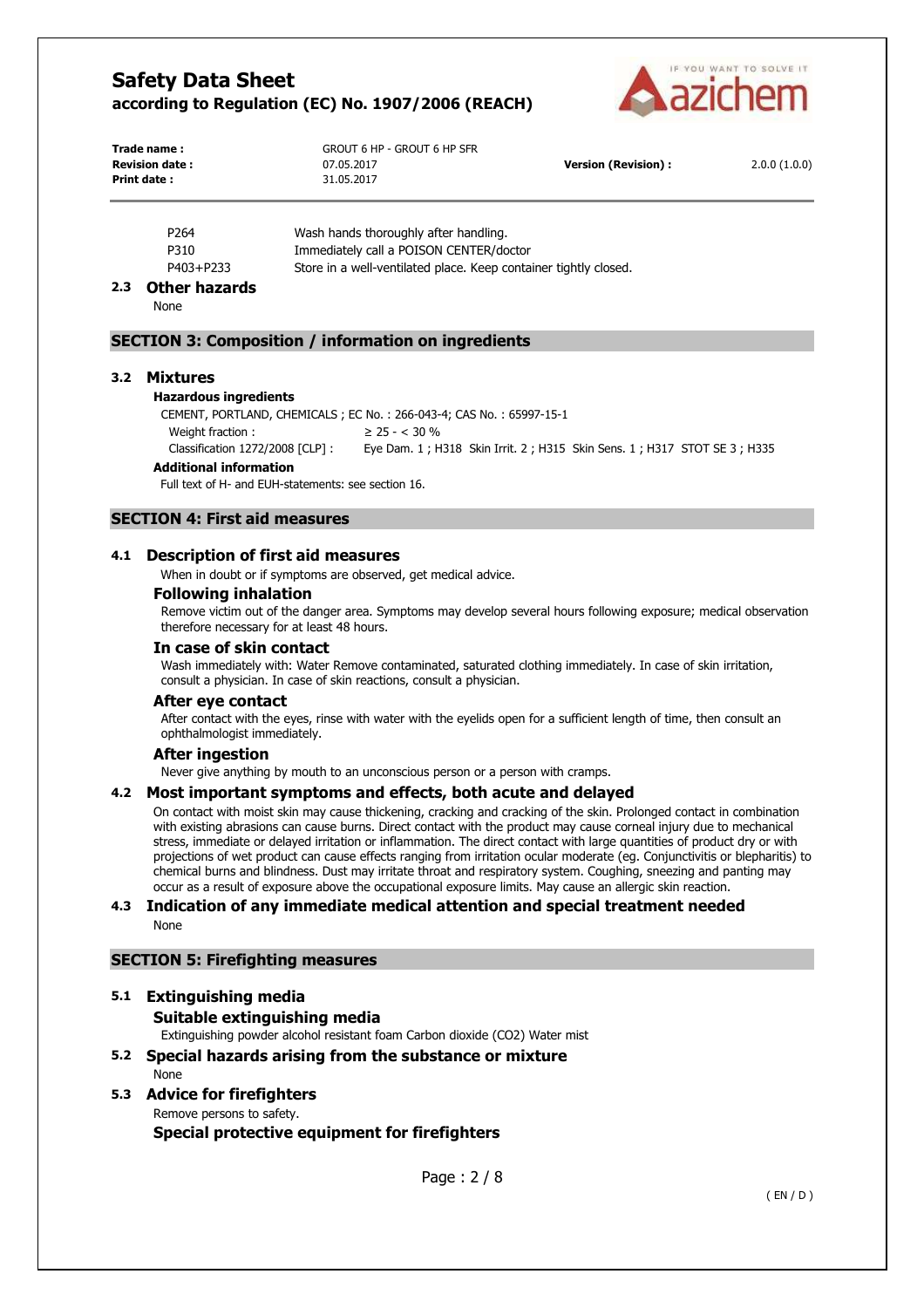

**Print date :** 31.05.2017

**Trade name :** GROUT 6 HP - GROUT 6 HP SFR **Revision date :** 07.05.2017 **Version (Revision) :** 2.0.0 (1.0.0)

Do not inhale explosion and combustion gases. Use appropriate respiratory protection.

#### **SECTION 6: Accidental release measures**

# **6.1 Personal precautions, protective equipment and emergency procedures**

Clear spills immediately. Wear a self-contained breathing apparatus and chemical protective clothing.

# **For non-emergency personnel**

Remove persons to safety.

# **6.2 Environmental precautions**

Do not allow to enter into surface water or drains. In case of gas escape or of entry into waterways, soil or drains, inform the responsible authorities.

# **6.3 Methods and material for containment and cleaning up**

#### **For containment**

Absorb with liquid-binding material (e.g. sand, diatomaceous earth, acid- or universal binding agents). Collect in closed and suitable containers for disposal.

# **For cleaning up**

The contaminated area should be cleaned up immediately with: Water Retain contaminated washing water and dispose it.

#### **6.4 Reference to other sections**

Reference to other sections Safe handling: see section 7 Personal protection equipment: see section 8

# **SECTION 7: Handling and storage**



# **7.1 Precautions for safe handling**

#### **Protective measures**

**Specific requirements or handling rules**  Do not breathe dust. Do not breathe gas/fumes/vapour/spray. See section 8.

# **Advices on general occupational hygiene**

Normal precautions taken when handling chemicals should be observed.

# **7.2 Conditions for safe storage, including any incompatibilities**

#### Only use containers specifically approved for the substance/product.

## **Requirements for storage rooms and vessels**

Keep in a cool, well-ventilated place. Protect against UV-radiation/sunlight Humidity.

#### **Hints on joint storage**

**Storage class :** 12 **Storage class (TRGS 510) :** 12

# **Keep away from**

Store at least 3 metres apart from: Chemicals/products that react together readily

#### **Further information on storage conditions**

Keep container tightly closed and in a well-ventilated place.

# **7.3 Specific end use(s)**

None

# **SECTION 8: Exposure controls/personal protection**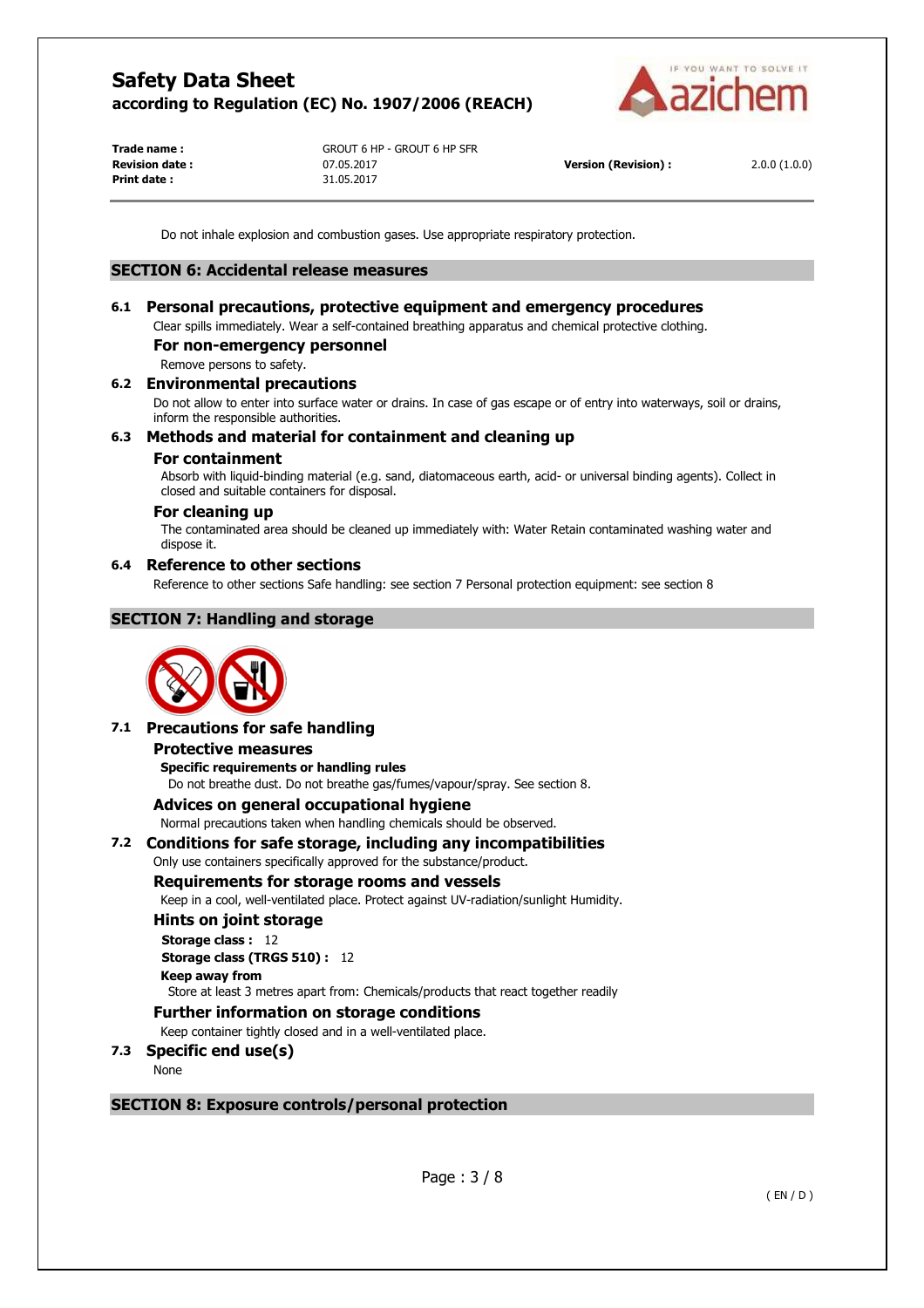

**Print date :** 31.05.2017

**Trade name :** GROUT 6 HP - GROUT 6 HP SFR **Revision date :** 07.05.2017 **Version (Revision) :** 2.0.0 (1.0.0)

# **8.1 Control parameters DNEL/DMEL and PNEC values**

# **DNEL/DMEL**

Exposure route : Thalation Exposure frequency : Short-term (acute) Limit value :  $1 \text{ mg/m}^3$ 

Limit value type : DNEL worker (local) ( CEMENT, PORTLAND, CHEMICALS ; CAS No. : 65997-15-1 )

# **8.2 Exposure controls**

## **Appropriate engineering controls**

If local exhaust ventilation is not possible or not sufficient, the entire working area must be ventilated by technical means. If technical exhaust or ventilation measures are not possible or insufficient, respiratory protection must be worn.

# **Personal protection equipment**



When using do not eat, drink, smoke, sniff.

# **Eye/face protection**

**Suitable eye protection** 

Eye glasses with side protection DIN EN 166

# **Skin protection**

**Hand protection** 

Tested protective gloves must be worn DIN EN 374

#### **Respiratory protection**

Quarter-face mask (DIN EN 140) Half-face mask (DIN EN 140) Filtering Half-face mask (DIN EN 149)

# **SECTION 9: Physical and chemical properties**

# **9.1 Information on basic physical and chemical properties**

#### **Safety relevant basis data**

| <b>Aspect</b>                            |                 |   | powder             |
|------------------------------------------|-----------------|---|--------------------|
| Colour                                   |                 |   | grey               |
| Odour                                    |                 |   | none               |
| Melting point/melting range:             |                 |   | No data available  |
| <b>Freezing point:</b>                   |                 |   | No data available  |
| <b>Vapour density</b>                    | $($ (air = 1) ) |   | Data not available |
| Initial boiling point and boiling range: | (1013 hPa)      |   | No data available  |
| Decomposition temperature :              |                 |   | No data available  |
| <b>Self flammability</b>                 |                 |   | not applicable     |
| Flash point :                            |                 |   | Not flammable      |
| <b>Ignition temperature:</b>             |                 |   | No data available  |
| Lower explosion limit:                   |                 |   | No data available  |
| <b>Upper explosion limit:</b>            |                 |   | No data available  |
| <b>Explosive properties:</b>             |                 |   | No data available. |
| Vapour pressure                          | (20 °C)         |   | negligible         |
| Density:                                 | (20 °C)         |   | No data available  |
| <b>Relative density:</b>                 | (20 °C)         |   | No data available  |
| Water solubility:                        | (20 °C)         |   | almost insoluble   |
| pH :                                     |                 | > | 11                 |
| Log Pow                                  | (20 °C)         |   | not applicable     |
| <b>Viscosity:</b>                        | (20 °C)         |   | No data available  |
| Odour threshold:                         |                 |   | No data available  |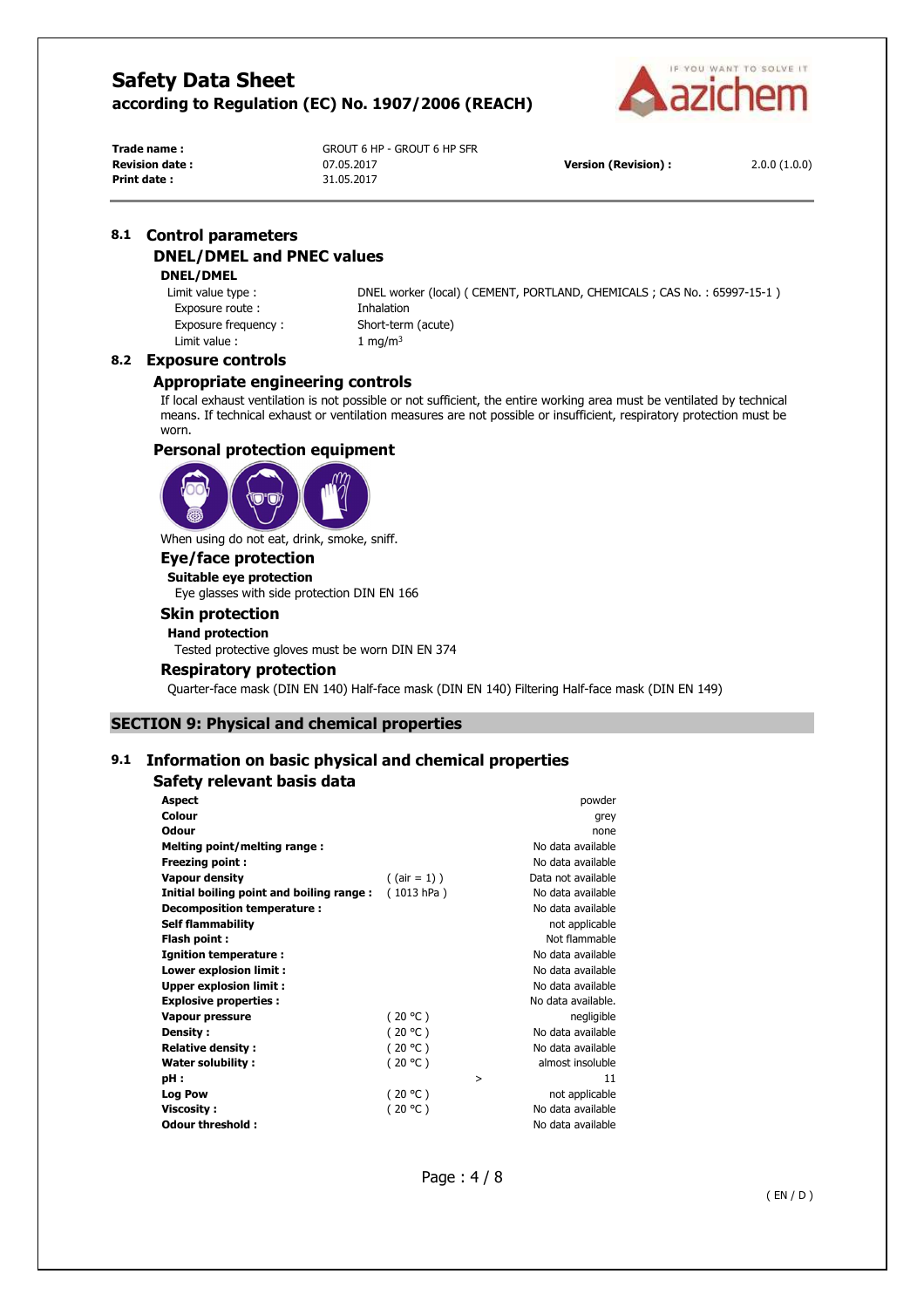

| Trade name :<br><b>Revision date:</b><br>Print date : | GROUT 6 HP - GROUT 6 HP SFR<br>07.05.2017<br>31.05.2017 | Version (Revision) : | 2.0.0(1.0.0) |
|-------------------------------------------------------|---------------------------------------------------------|----------------------|--------------|
|                                                       |                                                         |                      |              |

**Relative vapour density :**  $(20 °C)$  No data available **Evaporation rate : No data available Evaporation rate : No data available Maximum VOC content (EC) :** 0 Wt % **Oxidizing properties Notified by a strategie of the strategie of the strategie of the strategie of the strategie of the strategie of the strategie of the strategie of the strategie of the strategie of the strategie of t** 

#### **9.2 Other information**

None

## **SECTION 10: Stability and reactivity**

#### **10.1 Reactivity**

Basic reaction when in mixed with water before to became a solid inert compound.

#### **10.2 Chemical stability**

Stable under recommended storage and handling conditions. See section 7. No additional measures necessary.

# **10.3 Possibility of hazardous reactions**

No hazardous reactions when stored and handled properly.

# **10.4 Conditions to avoid**

Protect from contact with water to avoid solidification of the product.

# **10.5 Incompatible materials**

- Acid
- **10.6 Hazardous decomposition products**  None

# **SECTION 11: Toxicological information**

# **11.1 Information on toxicological effects**

## **Acute effects**

#### **Acute oral toxicity**

It has no significant toxicity properties.

#### **Acute dermal toxicity**

| Parameter:                                 | LD50 (CEMENT, PORTLAND, CHEMICALS; CAS No.: 65997-15-1) |  |
|--------------------------------------------|---------------------------------------------------------|--|
| Exposure route:                            | Dermal                                                  |  |
| Species :                                  | Rabbit                                                  |  |
| Effective dose:                            | $>$ 2000 mg/kg bw/day                                   |  |
| Exposure time:                             | 24 davs                                                 |  |
| It has no significant toxicity properties. |                                                         |  |

# **Irritant and corrosive effects**

# **Primary irritation to the skin**

On contact with moist skin may cause thickening, cracking and cracking of the skin. Prolonged contact in combination with existing abrasions can cause burns.

#### **Irritation to eyes**

Direct contact with the product may cause corneal injury due to mechanical stress, immediate or delayed irritation or inflammation. The direct contact with large quantities of product dry or with projections of wet product can cause effects ranging from irritation ocular moderate (eg. Conjunctivitis or blepharitis) to chemical burns and blindness.

#### **Irritation to respiratory tract**

Dust may irritate throat and respiratory system. Coughing, sneezing and panting may occur as a result of exposure above the occupational exposure limits.

#### **Sensitisation**

#### **In case of skin contact**

Eczema can be developed as a result of exposure to dust damp, caused both by the high pH which induces irritant contact dermatitis after prolonged contact, either by an immunological reaction to Cr (VI) soluble which causes allergic contact dermatitis.

#### **In case of inhalation**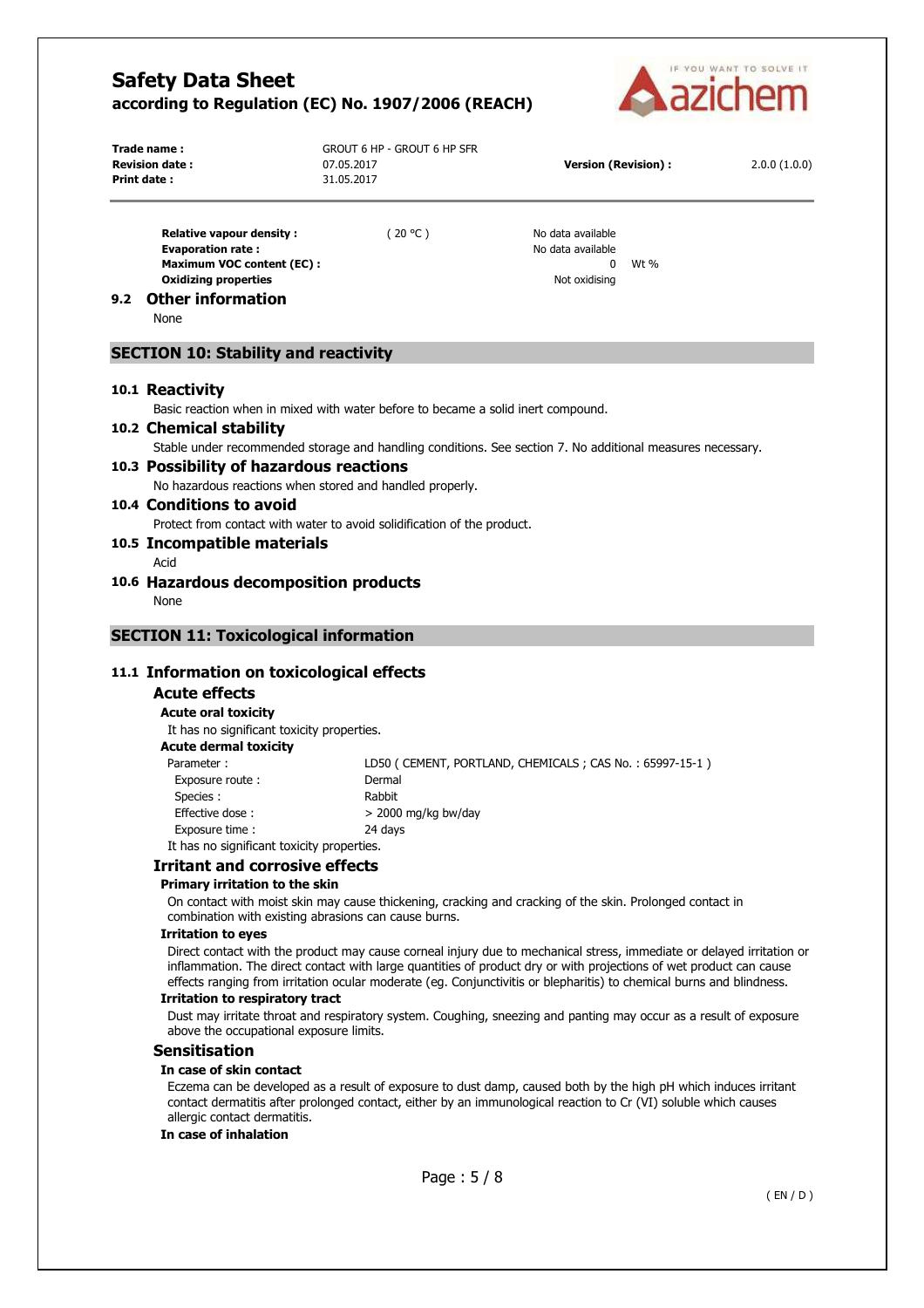

**Print date :** 31.05.2017

**Trade name :** GROUT 6 HP - GROUT 6 HP SFR **Revision date :** 07.05.2017 **Version (Revision) :** 2.0.0 (1.0.0)

#### not sensitising.

# **Repeated dose toxicity (subacute, subchronic, chronic)**

#### **Subacute inhalation toxicity**

The available evidence indicates clearly that occupational exposure to cement dust content in the product causes deficits in lung function. However, the evidence available at present are insufficient to establish with certainty the dose-response relationship for these effects.

#### **Chronic inhalation toxicity**

There were no chronic effects or effects at low concentrations.

#### **CMR effects (carcinogenicity, mutagenicity and toxicity for reproduction)**

The ingredients in this mixture do not meet the criteria for classification as CMR according to CLP.

# **SECTION 12: Ecological information**

Do not allow uncontrolled discharge of product into the environment.

#### **12.1 Toxicity**

No information available.

# **12.2 Persistence and degradability**

Poorly watersoluble, inorganic product. Can be mechanically precipitated to a large extent in biological sewage plants.

#### **12.3 Bioaccumulative potential**  not applicable

# **12.4 Mobility in soil**

Low solubility in soil.

**12.5 Results of PBT and vPvB assessment**  This product is none, or does not contain a substance called a PBT or vPvB

# **12.6 Other adverse effects**

- No information available.
- **12.7 Additional ecotoxicological information**  None

# **SECTION 13: Disposal considerations**

# **13.1 Waste treatment methods**

# **Product/Packaging disposal**

Dispose according to legislation.

# **SECTION 14: Transport information**

# **14.1 UN number**

No dangerous goods in sense of this transport regulation.

**14.2 UN proper shipping name**  No dangerous goods in sense of this transport regulation. **14.3 Transport hazard class(es)** 

No dangerous goods in sense of this transport regulation.

**14.4 Packing group**  No dangerous goods in sense of this transport regulation.

**14.5 Environmental hazards** 

No dangerous goods in sense of this transport regulation.

#### **14.6 Special precautions for user**  None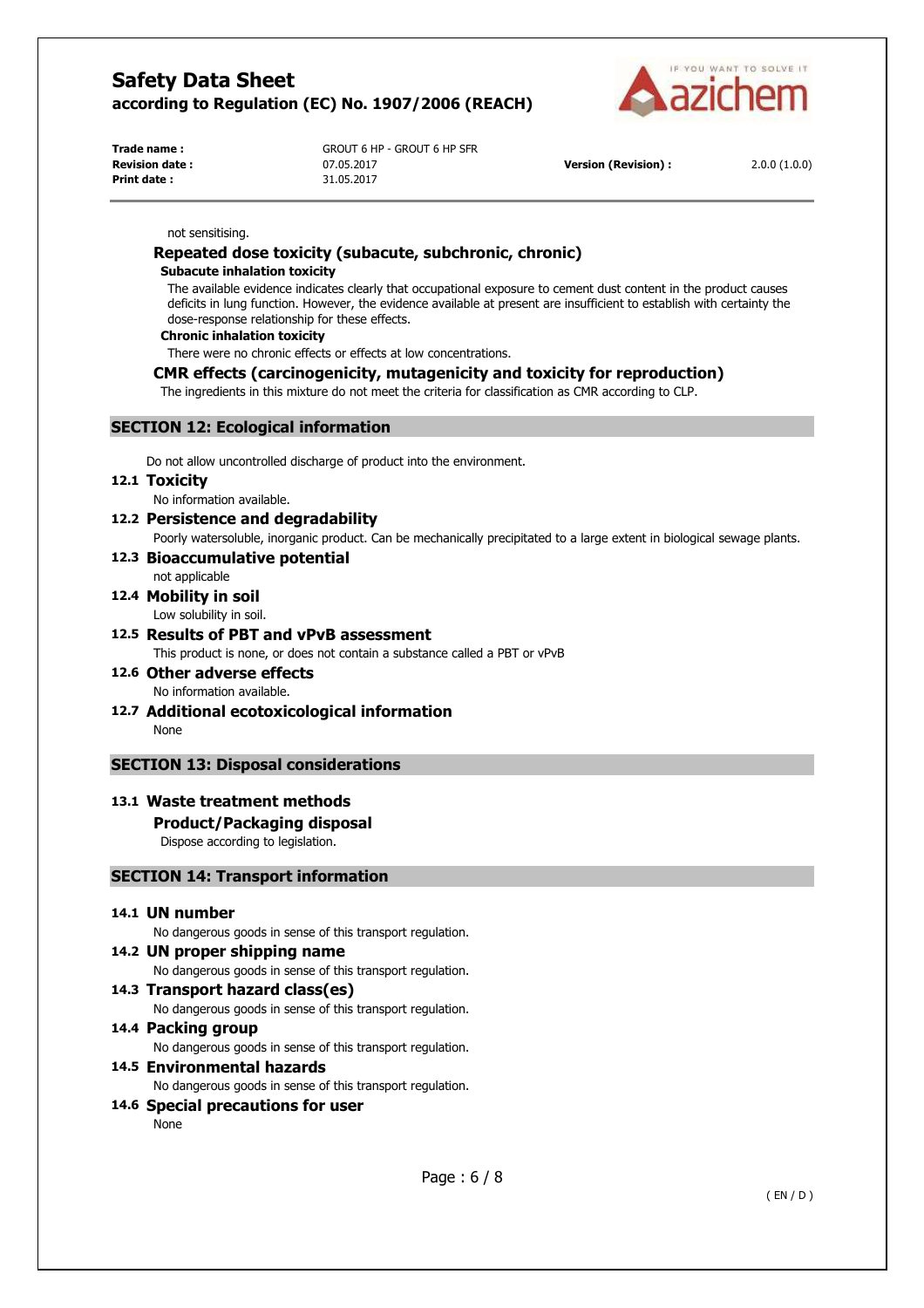

**Print date :** 31.05.2017

**Trade name :** GROUT 6 HP - GROUT 6 HP SFR **Revision date :** 07.05.2017 **Version (Revision) :** 2.0.0 (1.0.0)

#### **14.7 Transport in bulk according to Annex II of MARPOL 73/78 and the IBC Code**  not applicable

#### **SECTION 15: Regulatory information**

## **15.1 Safety, health and environmental regulations/legislation specific for the substance or mixture**

#### **EU legislation**

Regulation (EC) 1907/2006/CE (REACh). Regulation (EC) No 1272/2008 (CLP). Regulation (EU) 2015/830 requirements for the compilation of safety data sheets. Commission Regulation (EC) No 790/2009/CE (amending, for the purposes of its adaptation to technical and scientific progress (ATP), Regulation (EC) No 1272/2008). Commission Regulation (EU) No 286/2011 (amending, for the purposes of its adaptation to technical and scientific progress (ATP), Regulation (EC) No 1272/2008). Commission Regulation (EU) No 618/2012 (amending, for the purposes of its adaptation to technical and scientific progress (ATP), Regulation (EC) No 1272/2008). Commission Regulation (EU) No 487/2013 (amending, for the purposes of its adaptation to technical and scientific progress (ATP), Regulation (EC) No 1272/2008). Commission Regulation (EU) No 758/2013 (amending, for the purposes of its adaptation to technical and scientific progress (ATP), Regulation (EC) No 1272/2008). Commission Regulation (EU) No 944/2013 (amending, for the purposes of its adaptation to technical and scientific progress (ATP), Regulation (EC) No 1272/2008). Commission Regulation (EU) No 605/2014 (amending, for the purposes of its adaptation to technical and scientific progress (ATP), Regulation (EC) No 1272/2008). Commission Regulation (EU) No 1297/2015 (amending, for the purposes of its adaptation to technical and scientific progress (ATP), Regulation (EC) No 1272/2008).

#### **Other regulations (EU)**

**Regulation (CE) 1907/2006: Substance of very high concern included in the SVHC Candidate List**  None

#### **National regulations**

Italy: Legislative Decree 81/2008 (Consolidated Law on protection of health and safety at work), as amended and Directive 2009/161/UE - chemical risk assessment in accordance with Title IX

#### **Water hazard class (WGK)**

Class : nwg (Non-hazardous to water) Classification according to VwVwS

#### **15.2 Chemical Safety Assessment**

not applicable

#### **SECTION 16: Other information**

#### **16.1 Indication of changes**

None

# **16.2 Abbreviations and acronyms**

# **LEGENDA:**

| ADR:          | Accord européen relative au transport international des marchandises dangereuses par route<br>(accordo europeo relativo al trasporto internazionale delle merci pericolose su strada) |
|---------------|---------------------------------------------------------------------------------------------------------------------------------------------------------------------------------------|
| ASTM:         | ASTM International, originariamente nota come American Society for Testing and Materials (ASTM)                                                                                       |
| EINECS:       | European Inventory of Existing Commercial Chemical Substances (Registro Europeo delle Sostanze<br>chimiche in Commercio)                                                              |
| EC(0/50/100): | Effective Concentration 0/50/100 (Concentrazione Effettiva Massima per 0/50100% degli Individui)                                                                                      |
| LC(0/50/100): | Lethal Concentration 0/50/100 (Concentrazione Letale per 0/50100% degli Individui)                                                                                                    |
| IC50:         | Inhibitor Concentration 50 (Concentrazione Inibente per il 50% degli Individui)                                                                                                       |
| NOEL:         | No Observed Effect Level (Dose massima senza effetti)                                                                                                                                 |
| NOEC:         | No Observed Effect Concentration (Concentrazione massima senza effetti)                                                                                                               |
| LOEC:         | Lowest Observed Effect Concentration (Concentrazione massima alla quale è possibile evidenziare un<br>effetto)                                                                        |
| dnel:         | Derived No Effect Level (Dose derivata di non effetto)                                                                                                                                |
| DMEL:         | Derived Minimum Effect Level (Dose derivata di minimo effetto)                                                                                                                        |
| CLP:          | Classification, Labelling and Packaging (Classificazione, Etichettatura e Imballaggio)                                                                                                |
| CSR:          | Rapporto sulla Sicurezza Chimica (Chemical Safety Report)                                                                                                                             |